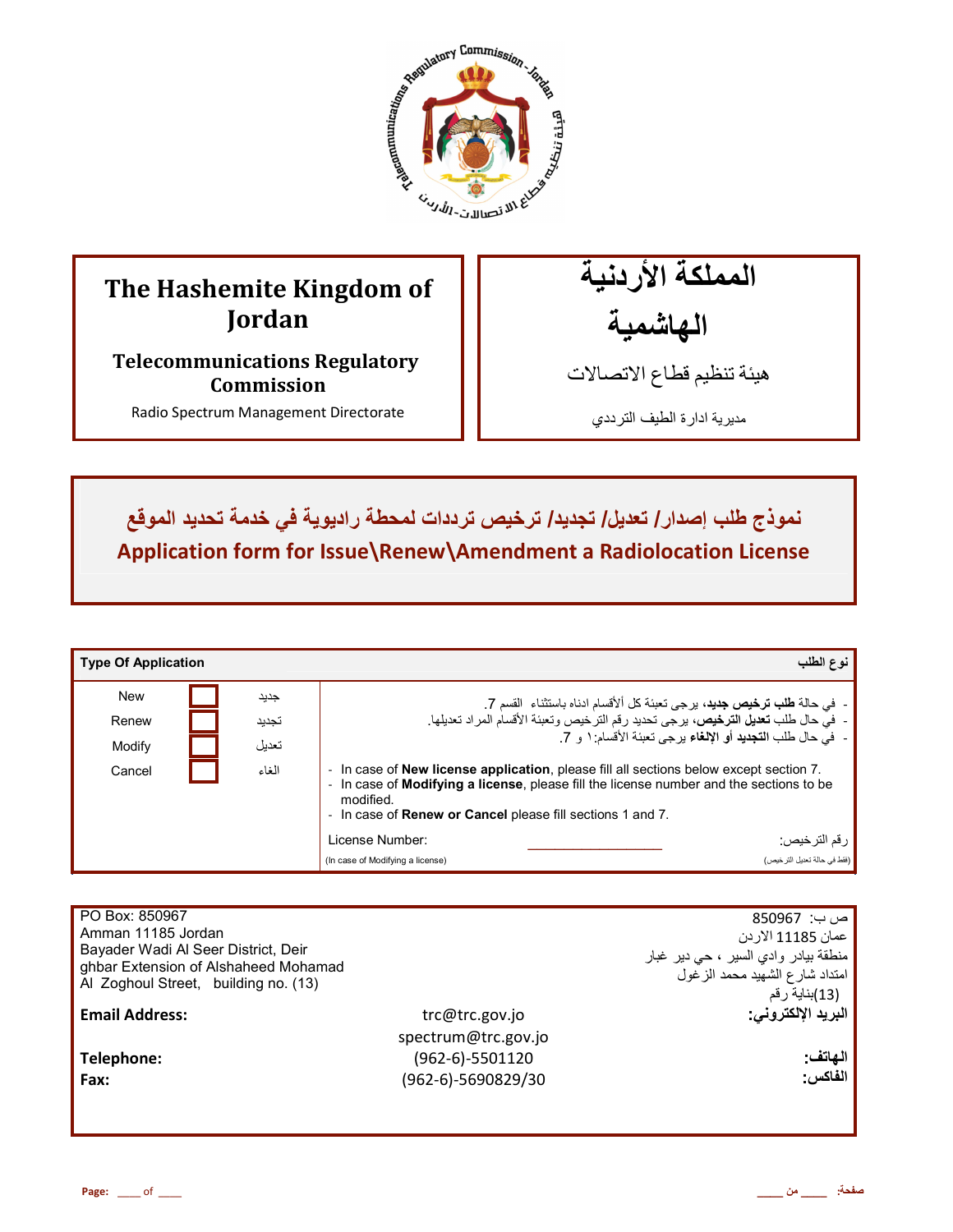

نموذج طلب إصدار **/ تعديل/ تجديد/ ترخيص ترددات لمحطة ر**اديوية في خدمة تحديد الموقع  **Application form for Issue\Renew\Amendment a Radiolocation License**

رم رf &دم اط\*ب: **\_\_\_\_\_\_\_\_\_\_\_\_\_\_\_\_\_\_\_\_\_\_** :number Reference Applicant

İ

| $\overline{1}$ .                                                                                                                                                                                                                                                                                                                 |                                           | Administrative Information (to be filled by Applicant)                                                                                                                                                 |                   |                 | معلومات ادارية (تعبأ من قِبل مُقدم الطلب)                                          |                 |
|----------------------------------------------------------------------------------------------------------------------------------------------------------------------------------------------------------------------------------------------------------------------------------------------------------------------------------|-------------------------------------------|--------------------------------------------------------------------------------------------------------------------------------------------------------------------------------------------------------|-------------------|-----------------|------------------------------------------------------------------------------------|-----------------|
| 1.1                                                                                                                                                                                                                                                                                                                              | اسم المرخص له / Licensee Name             |                                                                                                                                                                                                        |                   |                 |                                                                                    |                 |
| 1.2                                                                                                                                                                                                                                                                                                                              | رمز المستخدم / User ID<br>your User ID) / | (Fill "Applicant Identification form", in case you are a new applicant or you do not have<br>(الرجاء تعبئة "طلب تحديد هوية مقدم الطلب " في حال كنت تقدم طلب لأول مرة أو لا تعرف رمز المستخدم الخاص بك) |                   |                 |                                                                                    |                 |
| 1.3                                                                                                                                                                                                                                                                                                                              |                                           | الشخص المخول بالتوقيع / Authorized Person                                                                                                                                                              |                   |                 |                                                                                    |                 |
| 1.4                                                                                                                                                                                                                                                                                                                              | المسؤل التقني / Technical Contact         |                                                                                                                                                                                                        |                   |                 |                                                                                    |                 |
| أتعهد بأن المعلومات المذكورة في هذا الطلب وأيّ معلومات أخرى مرفقة به، هي معلومات صحيحة. كما أنني أتعهد بأنني اطلعت على جميع القوانين والقرارات                                                                                                                                                                                   |                                           |                                                                                                                                                                                                        |                   |                 | والشروط المنظمة للترخيص الراديوي والتي يجب على الإلتزام بها لحين صدور هذا الترخيص. |                 |
| I certify that the information on this form and any other information given in support of this application are correct. I also certify that I<br>have read the TRC Regulations and the licensing terms and conditions Specified by the TRC which I shall abide by throughout the<br>process until issuance of the radio license. |                                           |                                                                                                                                                                                                        |                   |                 |                                                                                    |                 |
|                                                                                                                                                                                                                                                                                                                                  |                                           |                                                                                                                                                                                                        |                   |                 |                                                                                    |                 |
|                                                                                                                                                                                                                                                                                                                                  | Date Of Submission:                       |                                                                                                                                                                                                        | تاريخ تقديم الطلب | Signature/Seal: |                                                                                    | التو فيع/الختم: |
|                                                                                                                                                                                                                                                                                                                                  |                                           | dd / mm / yyyy                                                                                                                                                                                         |                   |                 |                                                                                    |                 |

| 2.       | For Administrative use Only  |                                                    |                                  |  | للاستخدام الادار يفقط |
|----------|------------------------------|----------------------------------------------------|----------------------------------|--|-----------------------|
| 2.1      | المرجع /TRC Reference Number |                                                    |                                  |  |                       |
| 2.2      |                              | Name of TRC Employee who received the application/ | إسم موظف الهيئة الذي استلم الطلب |  |                       |
| receipt: | Date of Application          | dd / mm / yyyy                                     | Signature   تاريخ استلام الطلب   |  | التوقيع:              |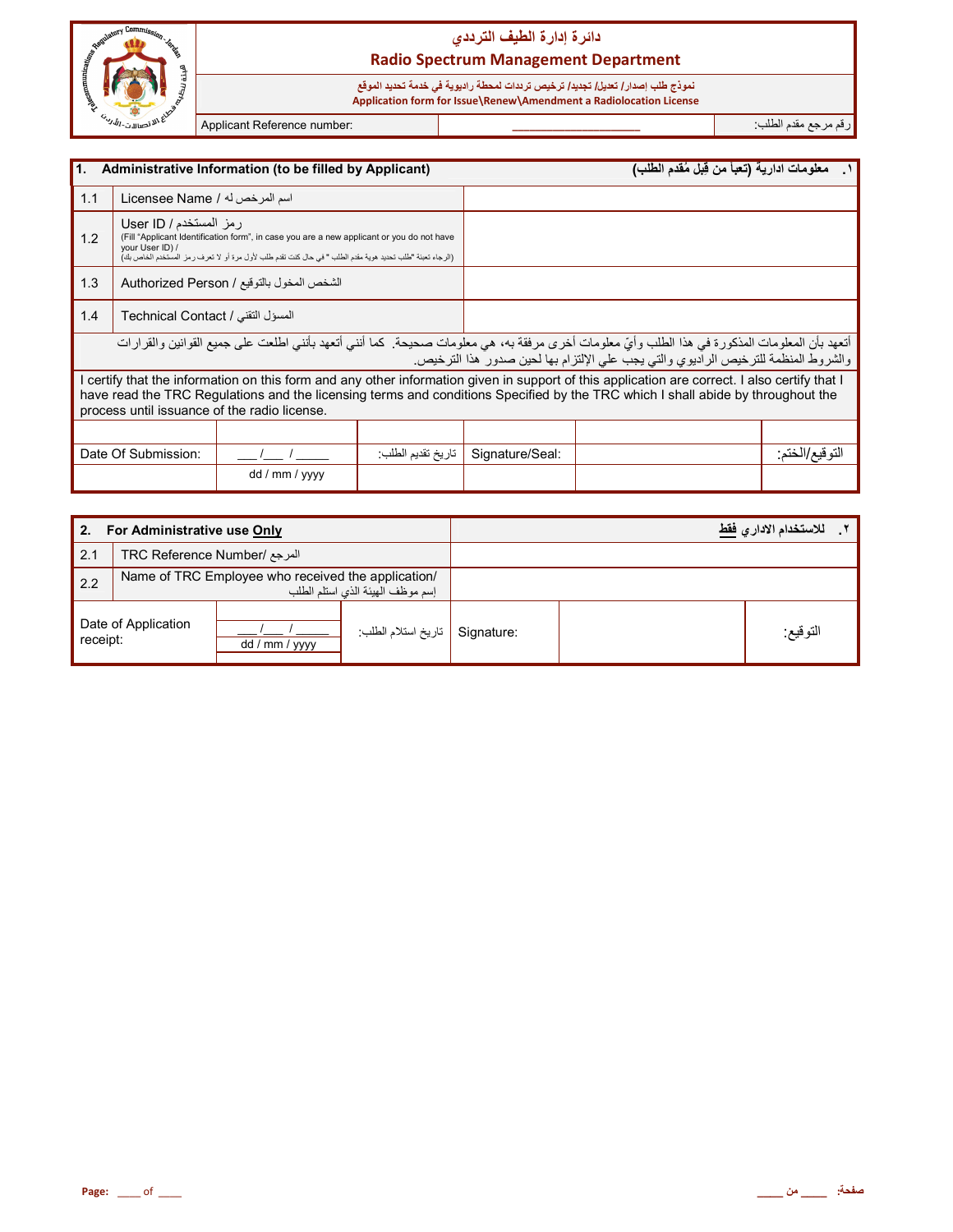

نموذج طلب إصدار/ تعريل/ تجديد/ ترخيص ترددات لمحطة راديوية في خدمة تحديد الموقع<br>Application form for Issue\Renew\Amendment a Radiolocation License

Applicant Reference number:

رقم مرجع مقدم الطلب:

| 3.  | <b>Frequency information</b>                                                                                                                                                        |                |             |              |         |                           | ٢. معلومات التردد    |  |
|-----|-------------------------------------------------------------------------------------------------------------------------------------------------------------------------------------|----------------|-------------|--------------|---------|---------------------------|----------------------|--|
| 3.1 | عدد الترددات المطلوبة / Number of required frequencies<br>(Number of required frequency pairs in case of duplex operation)<br>(عدد ازواج الترددات المطلوبة في حالة التشغيل المزدوج) |                |             |              |         |                           |                      |  |
|     |                                                                                                                                                                                     |                |             |              |         |                           |                      |  |
| 3.2 | نطاق التردد / Frequency Range (MHz)                                                                                                                                                 |                |             |              |         |                           |                      |  |
| 3.3 | عرض النطاق الترددي / Channel Bandwidth (KHz)                                                                                                                                        |                |             |              |         |                           |                      |  |
| 3.4 | نمط التشغيل/ Mode of operation                                                                                                                                                      |                | Half Duplex | منفرد        | Duplex  |                           | مزدوج <mark> </mark> |  |
| 3.5 | List of preferred frequencies (MHz) /                                                                                                                                               | #              | ار سال/ Tx  | استقبال / Rx | التعدبل | نوع /Type of Modification |                      |  |
|     | قائمة الترددات المفضلة<br>- In case 3.4 Mode of Operation = Half Duplex please fill only Tx                                                                                         |                |             |              |         | اضافة /Add                | حذف Delete           |  |
|     | Frequencies /                                                                                                                                                                       | 1              |             |              |         |                           |                      |  |
|     | في حال 3.4 نمط التشغيل = منفر د، الر جاء تعبئة تر ددات الإر سال فقط<br>- In case 3.4 Mode of Operation = Duplex please fill Tx and Rx                                               | $\overline{2}$ |             |              |         |                           |                      |  |
|     | Frequencies /<br>في حال 3.4 نمط التشغيل = مز دو ج، الر جاء تعينة تر ددات الإر سال و الإستقبال                                                                                       | 3              |             |              |         |                           |                      |  |
|     |                                                                                                                                                                                     | $\overline{4}$ |             |              |         |                           |                      |  |
|     |                                                                                                                                                                                     | 5              |             |              |         |                           |                      |  |
|     |                                                                                                                                                                                     | 6              |             |              |         |                           |                      |  |
|     |                                                                                                                                                                                     | $\overline{7}$ |             |              |         |                           |                      |  |
|     |                                                                                                                                                                                     | 8              |             |              |         |                           |                      |  |
|     |                                                                                                                                                                                     | 9              |             |              |         |                           |                      |  |
|     |                                                                                                                                                                                     | 10             |             |              |         |                           |                      |  |

| 4.  | <b>Area of Service</b>                                            |                                |                                       |                     |                                           |                                     | منطقة الخدمة<br>્. દ              |
|-----|-------------------------------------------------------------------|--------------------------------|---------------------------------------|---------------------|-------------------------------------------|-------------------------------------|-----------------------------------|
| 4.1 | نوع منطقة الخدمة / Service Area Type                              | Circular Area                  | منطقة دائرية                          | Governorate         | المحافظة                                  | Kingdom wide                        | على مستوى المملكة                 |
|     |                                                                   | (fill fields 4.2, 4.3 and 4.4) | (برجى تعبئة الأقسام<br>4.3 4.2 و 4.4) | (fill field $4.5$ ) | (يرجى تعبئة القسم ٤٥٥)                    | (Do not fill the<br>sections below) | (يرجى عدم تعبئة الأقسام<br>أدناه) |
| 4.2 | Center of Service Area<br>خط طول محور منطقة / Longitude<br>الخدمة |                                | Deg.                                  | Е                   | Min.<br>Sec.                              |                                     |                                   |
| 4.3 | Center of Service Area Latitude /<br>خط عرض محور منطقة الخدمة     |                                | Deg.                                  | N<br>Min.           | <b>The Community of Community</b><br>Sec. |                                     |                                   |
| 4.4 | Radius of Service Area (Km) /<br>شعاع منطقة الخدمة                |                                |                                       |                     |                                           |                                     |                                   |
| 4.5 | المحافظات / (Governorate (s                                       |                                |                                       |                     |                                           |                                     |                                   |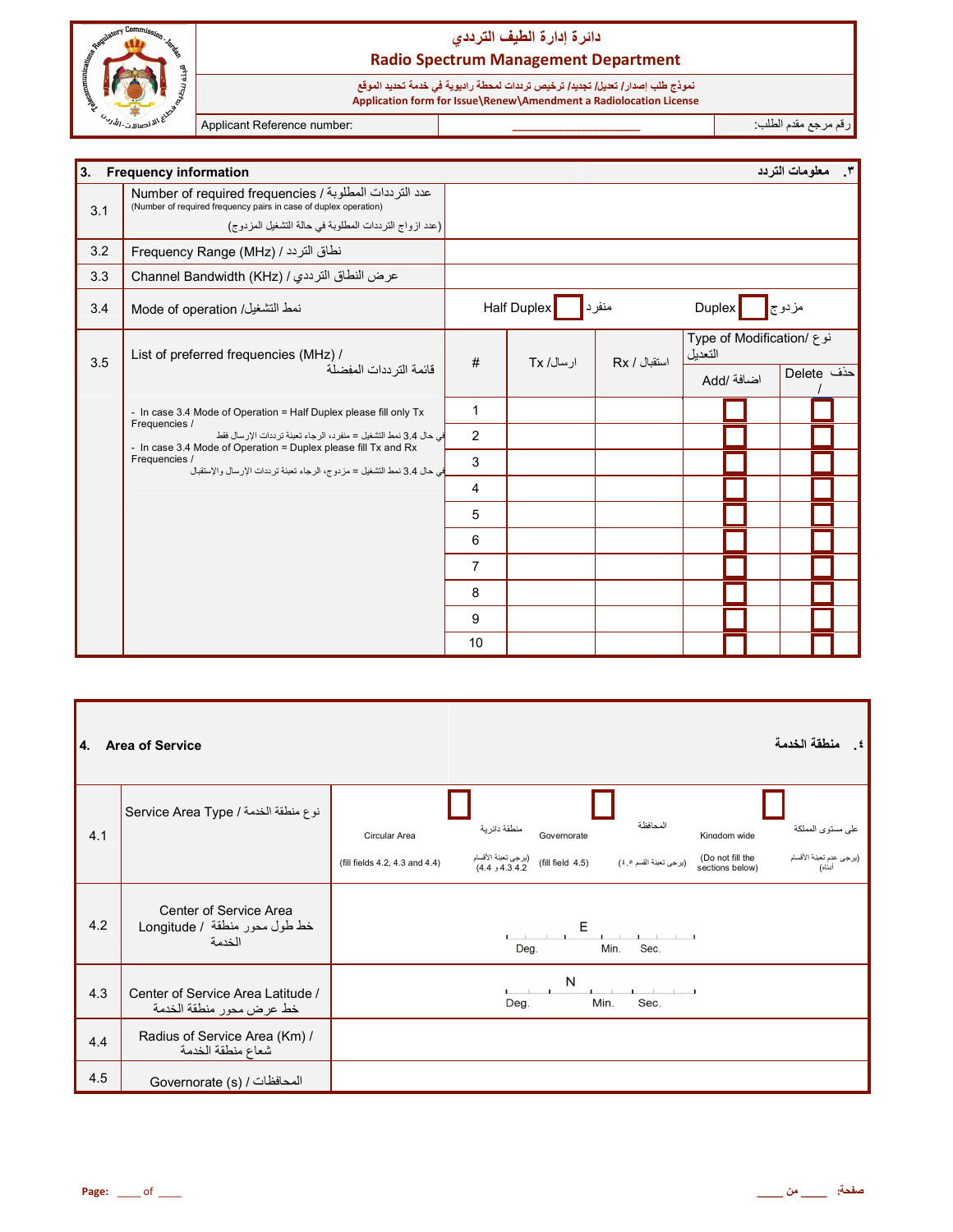

نموذج طلب إصدار/ تعريل/ تجديد/ ترخيص تر ددات لمحطة ر اديوية في خدمة تحديد الموقع<br>Application form for Issue\Renew\Amendment a Radiolocation License

Applicant Reference number:

رقم مرجع مقدم الطلب:

#### Remarks:

<u>ملاحظات:</u> في حال وجود أكثر من محطة قاعدية برجي نعبئة قسم 5 لكل محطة In case of multiple Base Stations, please fill section 5 for  $\blacksquare$ each Station

| -5. | <b>Base Station Section</b>              | 0 _ _ _ قسم المحطة القاعدية |  |
|-----|------------------------------------------|-----------------------------|--|
| 6.1 | ً معرف المحطة القاعدية / Base Station ID |                             |  |

|       | 5.2 Base Station Geographical information | 5.2 المعلومات الجغرافية للمحطة القاعدية |
|-------|-------------------------------------------|-----------------------------------------|
| 5.2.1 | اسم الموقع / Site name                    |                                         |
| 5.2.2 | رمز الموقع / Site code                    |                                         |
| 5.2.3 | Station Address / عنوان المحطة            |                                         |
| 5.2.4 | خط الطول / Longitude                      | c<br>Min.<br>Deg.<br>Sec.               |
| 5.2.5 | خط العرض / Latitude                       | N<br>Min.<br>Sec.<br>Deg.               |

| 5.3   | <b>Equipment Details</b>                                                    | 5.3 تفاصيل الاجهز ة |  |
|-------|-----------------------------------------------------------------------------|---------------------|--|
| 5.3.1 | Manufacturer of the main equipment/<br>، الشر كة المصنِّعة للجهاز الرئيسي   |                     |  |
| 5.3.2 | طراز الجهاز الرئيسي/ Model of the main equipment                            |                     |  |
| 5.3.3 | Manufacturer of the standby equipment/<br>الشركة المصنِّعة للجهاز الإحتياطي |                     |  |
| 5.3.4 | طراز الجهاز الإحتياطي/ Model of the standby equipment                       |                     |  |

| 5.4   | Antenna details                                                             | 5.4 تفاصيل الـهوائيات                                                                                                                                                                                                        |
|-------|-----------------------------------------------------------------------------|------------------------------------------------------------------------------------------------------------------------------------------------------------------------------------------------------------------------------|
| 5.4.1 | الشركة المصنعة / Manufacturer                                               |                                                                                                                                                                                                                              |
| 5.4.2 | الطراز / Model                                                              |                                                                                                                                                                                                                              |
| 5.4.3 | Antenna gain (dBi) / كسب الهوائي                                            |                                                                                                                                                                                                                              |
| 5.4.4 | الإستقطاب / Polarization                                                    | CL - Left hand circular or<br>CR - Right hand<br>D - Dual<br>circular or direct<br>indirect<br>H - Horizontal Linear<br>$L - Linear$<br>M - Mixed<br>SR - Right hand<br>SL - Left hand slant<br>V - Vertical linear<br>slant |
| 5.4.5 | الإتجاهية / Directivity                                                     | Directional<br>Omni                                                                                                                                                                                                          |
|       | <b>Directional Antenna</b><br>(Fill only in case Directivity = Directional) | هوائي إتجاهي<br>(تَعِبَأَ فَقَطْ في حالةَ الاتَجَاهِيَّةَ = Directional)                                                                                                                                                     |
| 5.4.6 | نسبة الأمامي الى الخلفي / [6B] Front-to-Back Ratio                          |                                                                                                                                                                                                                              |
| 5.4.7 | فتحة الحزمة العمودي / [0] Vertical Beamwidth                                |                                                                                                                                                                                                                              |
| 5.4.8 | Horizontal Beamwidth [ $^0$ ] / الأفقى / [                                  |                                                                                                                                                                                                                              |
| 5.4.9 | الإرتفاع الأقصى للإشعاع / [0] Elevation of Maximum Radiation                |                                                                                                                                                                                                                              |
|       | إتجاه الإشعاع / Beam Direction   5.4.10                                     | Fixed<br>Rotational/ Swept<br>(fill the field 5.4.11)<br>(fill the field 5.4.12)                                                                                                                                             |
|       | سمت الإشعاع الأقصى / [ <sup>0</sup> ] Azimuth of Maximum Radiation [        |                                                                                                                                                                                                                              |
|       | بداية/نهاية السمت / [ <sup>0</sup> ] Start / Finish Azimuths [              | Start:<br>Finish:                                                                                                                                                                                                            |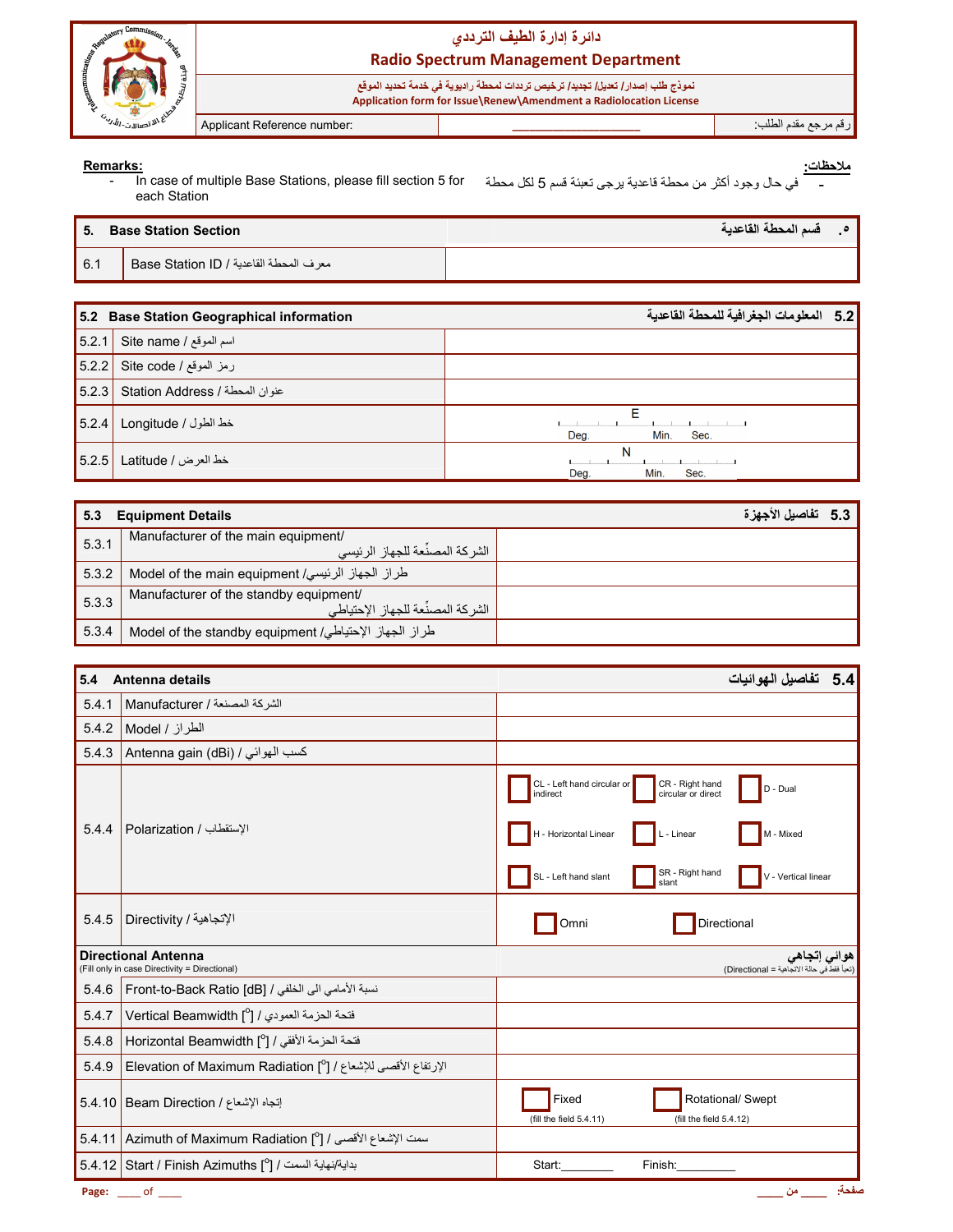

نموذج طلب إصدار **/ تعديل/ تجديد/ ترخيص ترددات لمحطة ر**اديوية في خدمة تحديد الموقع  **Application form for Issue\Renew\Amendment a Radiolocation License**

رم رf &دم اط\*ب: **\_\_\_\_\_\_\_\_\_\_\_\_\_\_\_\_\_\_\_\_\_\_** :number Reference Applicant

#### **Please Fill the same Base Station ID used in 6.1**

الرجاء تعبئة نفس معرف المحطة القاعدية في 6.1

Base / Repeater Station ID:

معرف المحطة القاعدية / معيد البث:

| 5.5   | <b>Base Station details</b>                                                                                                       | 5.5   تفاصيل المحطة القاعدية         |  |
|-------|-----------------------------------------------------------------------------------------------------------------------------------|--------------------------------------|--|
| 5.5.1 | فئة البث / Designation of Emission                                                                                                |                                      |  |
| 5.5.2 | Requested Transmitter Output Power (W) / (W) القدرة (Requested Transmitter Output Power (W)<br>المطلوبة الصادر ة عن جهاز الإر سال |                                      |  |
| 5.5.3 | Receiver Sensitivity (dBm) / حساسية المستقبل                                                                                      |                                      |  |
| 5.5.4 | نسبة الاشارة الى التداخل / Signal to Interference Ratio (dB)                                                                      |                                      |  |
| 5.5.5 | اجمالی خسائر (dB) / Total Transmission Losses (dB) / (dB)<br>الإرسال                                                              |                                      |  |
| 5.5.6 | إرتفاع الهوائي فوق مستوى الأرض / Antenna height AGL (m)<br>$(\epsilon)$                                                           |                                      |  |
| 5.5.7 | Antenna Height above the mast base (m) / ارتفاع /<br>الهوائي عن قاعدة البرج أو العامود (م)                                        |                                      |  |
| 5.5.8 | كيفية تثبيت الهوائي / Antenna Mounting type                                                                                       | Green Field<br>Rooftop               |  |
|       |                                                                                                                                   | Wall Mount<br><b>Indoor Solution</b> |  |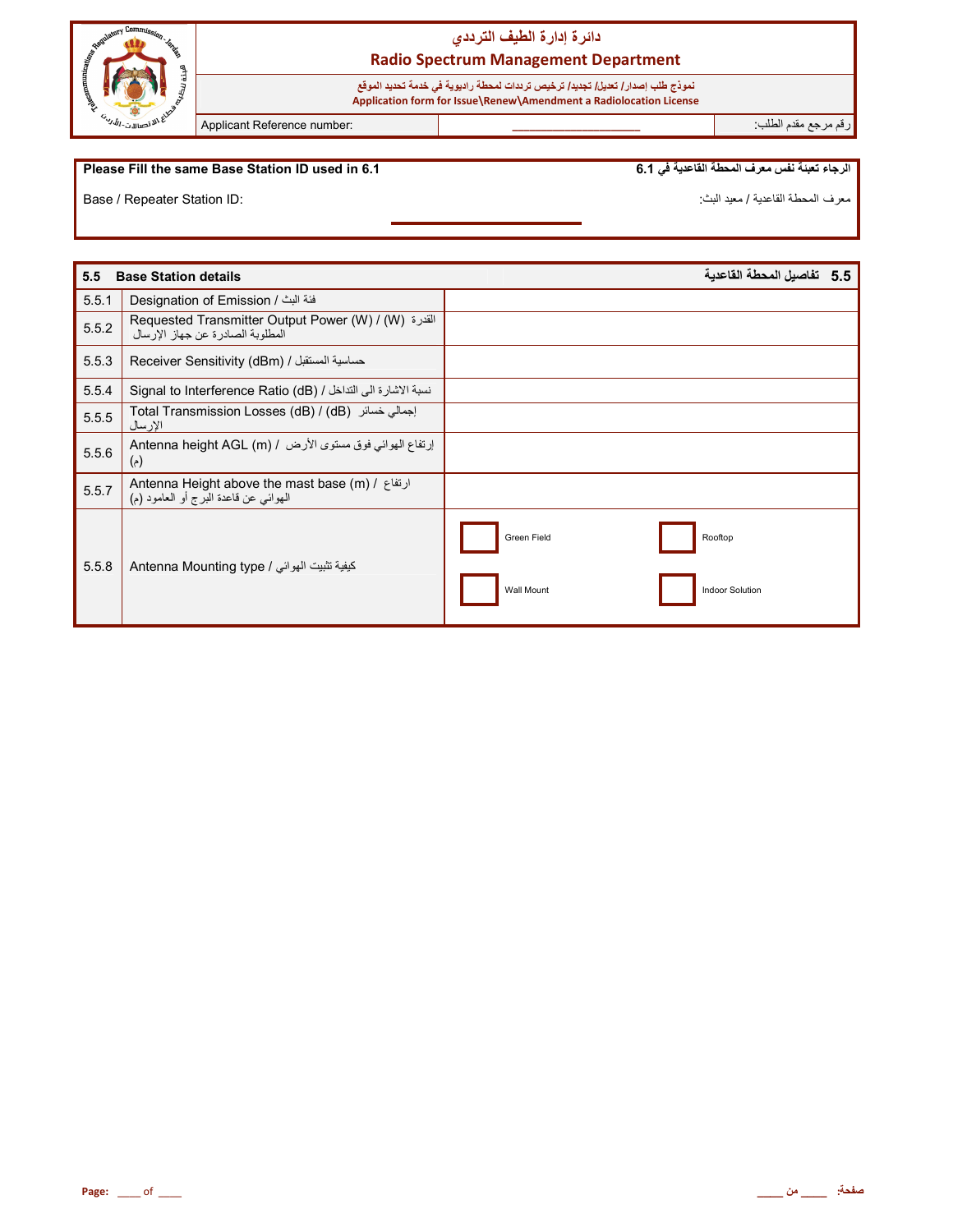

نموذج طلب إصدار/ تعديل/ تجديد/ ترخيص ترددات لمحطة راديوية في خدمة تحديد الموقع<br>Application form for Issue\Renew\Amendment a Radiolocation License

Applicant Reference number:

رقم مرجع مقدم الطلب:

#### Remarks:

In case of multiple Rover, please fill section 6 for each  $\blacksquare$ Rover Station

<u>ملاحظات:</u> في حال وجود أكثر من محطة طرفية يرجى تعبئة قسم 6 لكل محطة

|     | 6. Rover Station Section               | أ قسم المحطة الطرفية | - 7 |
|-----|----------------------------------------|----------------------|-----|
| 6.1 | معرف المحطة الطرفية / Rover Station ID |                      |     |

| 6.2   | <b>Equipment Details</b>                                                                                                    | 6.2 تفاصيل الأجهزة |
|-------|-----------------------------------------------------------------------------------------------------------------------------|--------------------|
| 6.2.1 | Manufacturer of the main equipment/<br>الشر كة المصنِّعة للجهاز الرئيسي                                                     |                    |
| 6.2.2 | طراز الجهاز الرئيسي/ Model of the main equipment                                                                            |                    |
| 6.2.3 | Manufacturer of the standby equipment/<br>الشركة المصنِّعة للجهاز الإحتياطي                                                 |                    |
| 6.2.4 | طراز الجهاز الإحتياطي/ Model of the standby equipment                                                                       |                    |
| 6.2.5 | Requested Transmitter Output Power (W) / (W) القدرة المطلوبة (Requested Transmitter Output Power<br>الصادرة عن جهاز الإرسال |                    |

| 6.3                                                                         | Antenna details                                                                     | 6.3 تفاصيل الهوائيات                                                                                                                            |
|-----------------------------------------------------------------------------|-------------------------------------------------------------------------------------|-------------------------------------------------------------------------------------------------------------------------------------------------|
| 6.3.1                                                                       | الشركة المصنعة / Manufacturer                                                       |                                                                                                                                                 |
| 6.3.2                                                                       | الطراز / Model                                                                      |                                                                                                                                                 |
| 6.3.3                                                                       | Antenna gain (dBddBi) / كسب الهوائي                                                 |                                                                                                                                                 |
| 6.3.4                                                                       | الإستقطاب / Polarization                                                            | CR - Right hand<br>CL - Left hand circular or<br>D - Dual<br>circular or direct<br>indirect<br>H - Horizontal Linear<br>L - Linear<br>M - Mixed |
|                                                                             |                                                                                     | SR - Right hand<br>SL - Left hand slant<br>V - Vertical linear<br>slant                                                                         |
| 6.3.5                                                                       | الإتجاهية / Directivity                                                             | Directional<br>Omni                                                                                                                             |
| <b>Directional Antenna</b><br>(Fill only in case Directivity = Directional) |                                                                                     | هوائي إتجاهي<br>(تعبأ فقط في حالة الاتجاهية = Directional)                                                                                      |
| 6.3.6                                                                       | نسبة الأمامي الى الخلفي / [GB] Front-to-Back Ratio                                  |                                                                                                                                                 |
| 6.3.7                                                                       | فتحة الحزمة العمودي / [0] Vertical Beamwidth                                        |                                                                                                                                                 |
| 6.3.8                                                                       | فتحة الحزمة الأفقى / [ <sup>0</sup> ] Horizontal Beamwidth                          |                                                                                                                                                 |
| 6.3.9                                                                       | الإرتفاع الأقصى للإشعاع / [º] Elevation of Maximum Radiation                        |                                                                                                                                                 |
|                                                                             | إتجاه الإشعاع / Beam Direction   6.3.10                                             | Fixed<br>Rotational/ Swept<br>(fill the field 6.3.11)<br>(fill the field $6.3.12$ )                                                             |
|                                                                             | 6.3.11 Azimuth of Maximum Radiation [ $^{\circ}$ ] / الأقصى / [ $^{\circ}$ ] 6.3.11 |                                                                                                                                                 |
|                                                                             | بداية/نهاية السمت / [ <sup>0</sup> ] Start / Finish Azimuths أَ 6.3.12              | Start:<br>Finish:                                                                                                                               |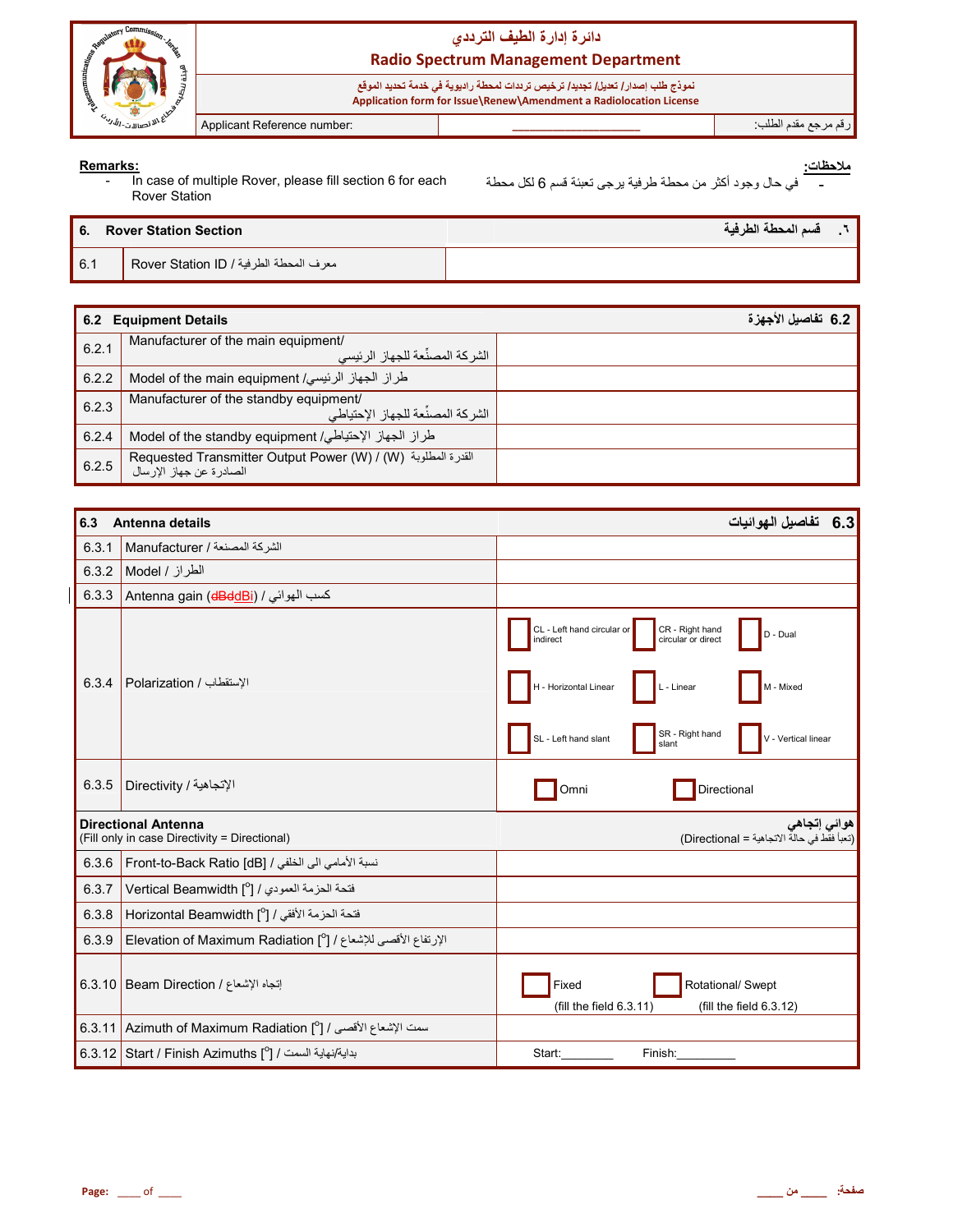

نموذج طلب إصدار/ تعديل/ تجديد/ ترخيص ترددات لمحطة راديوية في خدمة تحديد الموقع<br>Application form for Issue\Renew\Amendment a Radiolocation License

Applicant Reference number:

رقم مرجع مقدم الطلب<sup>.</sup>

|      | 7. License(s) List                     |                         | ٧. قائمة التراخيص                   |
|------|----------------------------------------|-------------------------|-------------------------------------|
|      | (fill only in case of Renew or Cancel) |                         | (تعبأ فقط في حالة التجديد أو الغاء) |
|      | 7.1                                    | 7.2                     |                                     |
| $\#$ | License Number/                        | Date of Expiry/         |                                     |
|      | رقم الترخيص                            |                         | تاريخ انتهاء الصلاحية               |
|      |                                        | $\frac{l}{l}$           |                                     |
|      |                                        |                         |                                     |
|      |                                        |                         |                                     |
|      |                                        |                         |                                     |
|      |                                        |                         |                                     |
|      |                                        |                         |                                     |
|      |                                        |                         |                                     |
|      |                                        |                         |                                     |
|      |                                        |                         |                                     |
|      |                                        |                         |                                     |
|      |                                        |                         |                                     |
|      |                                        | $^{\prime}$ $^{\prime}$ |                                     |
|      |                                        |                         |                                     |
|      |                                        |                         |                                     |
|      |                                        |                         |                                     |
|      |                                        |                         |                                     |
|      |                                        |                         |                                     |
|      |                                        |                         |                                     |
|      |                                        |                         |                                     |
|      |                                        |                         |                                     |
|      |                                        |                         |                                     |
|      |                                        |                         |                                     |
|      |                                        |                         |                                     |
|      |                                        |                         |                                     |
|      |                                        | $\frac{1}{2}$           |                                     |
|      |                                        | $1 \quad 1$             |                                     |

#### Remarks:

If needed please use more than one copy of this page.  $\omega_{\rm c}$ 

<mark>ملاحظات:</mark><br>\_\_\_\_\_\_ عند الحاجة يرجى استعمال اكثر من نسخة من هذه الصفحة<sub>.</sub>